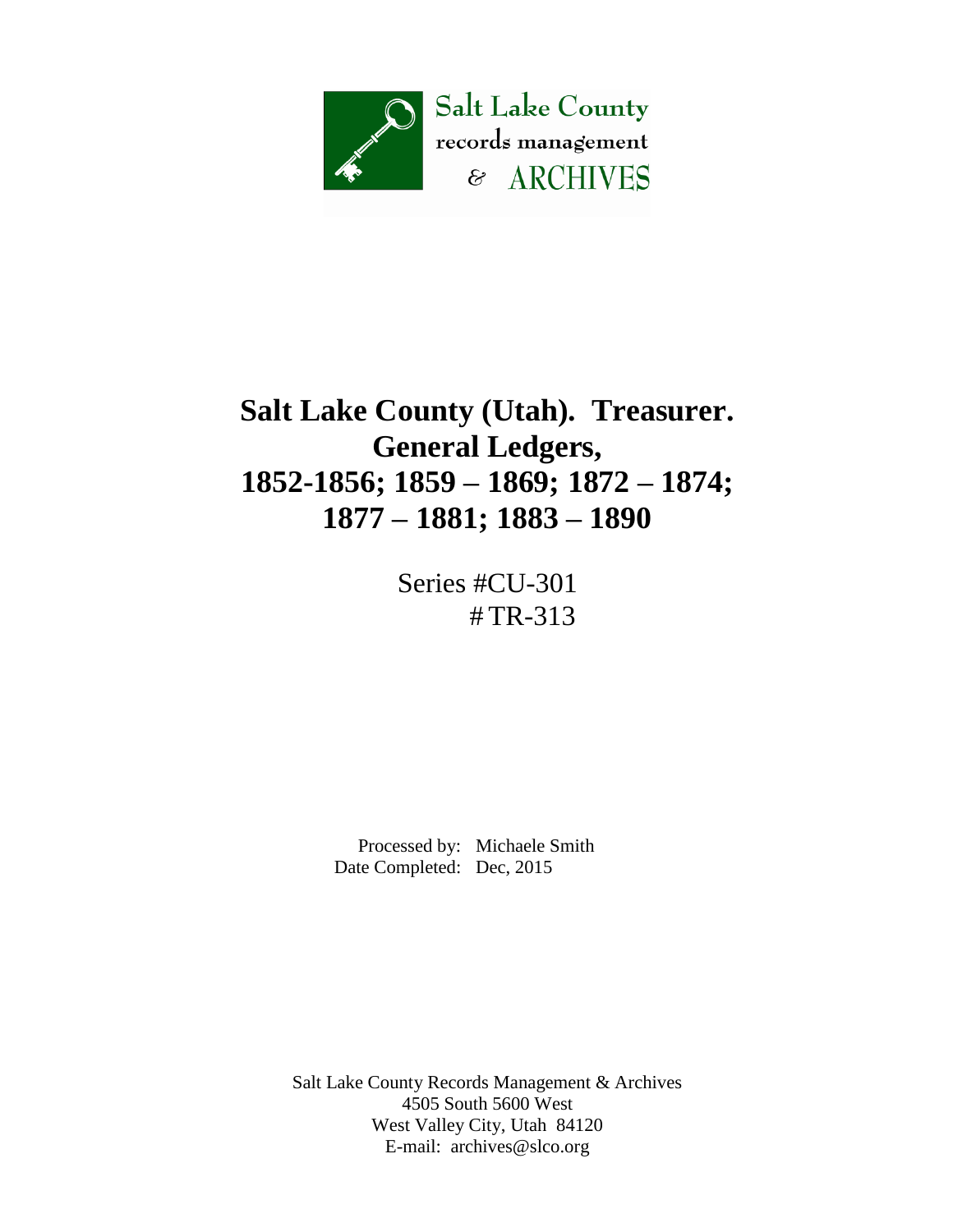## **Overview of Records**

| Creator:       | Treasurer                                                                                                                                                                                                                                                              |
|----------------|------------------------------------------------------------------------------------------------------------------------------------------------------------------------------------------------------------------------------------------------------------------------|
| Title:         | <b>General Ledgers</b>                                                                                                                                                                                                                                                 |
| Dates:         | $1852-1856$ ; $1859-1869$ ; $1872-1874$ ; $1877-1881$ ; $1883-1890$                                                                                                                                                                                                    |
| Series Number: | CU-301; TR-313                                                                                                                                                                                                                                                         |
| Quantity:      | 1.69 cubic feet (3 boxes and two volumes)                                                                                                                                                                                                                              |
| Arrangement:   | 1852-1856: Book is divided by expense type, then listed chronologically.                                                                                                                                                                                               |
|                | 1859 – 1869; 1872 – 1874; 1877 – 1881; 1883 – 1890: Each book has an<br>alphabetical index in the front, listed by account name, mostly names of<br>individuals, but includes some businesses (e.g. ZCMI), with the exception<br>of book 4 which has no index.         |
| Abstract:      | 1852-1856: The first Salt Lake County General Ledger contains: Paupers,<br>Elections, Criminal Prosecutions, Treasurer, County Court Expenses,<br>service as Commissioner and Supervisor, Roads, Bridges, Embankments,<br>and Ditches.                                 |
|                | $1859 - 1869$ ; $1872 - 1874$ ; $1877 - 1881$ ; $1883 - 1890$ : These are<br>summaries showing the amount of receipts from and disbursements of each<br>account. These ledgers include: names of parties to whom orders were<br>issued, purpose and amount registered. |

### **Administrative Information**

| <b>Access Restrictions:</b> | 1852-1856 ledger is fragile; staff may restrict use due to condition.                                                   |
|-----------------------------|-------------------------------------------------------------------------------------------------------------------------|
| Use Restrictions:           | None.                                                                                                                   |
| <b>Preferred Citation:</b>  | General Ledgers, Salt Lake County Treasurer; Salt Lake County Records<br>Management & Archives, West Valley City, Utah. |
| Provenance:                 | Received from Utah State Archives in 2001 and 2004.                                                                     |
| <b>Related Records:</b>     | Possibly connected to records from the Probate Court, as the Probate Court<br>issued the orders for payment.            |